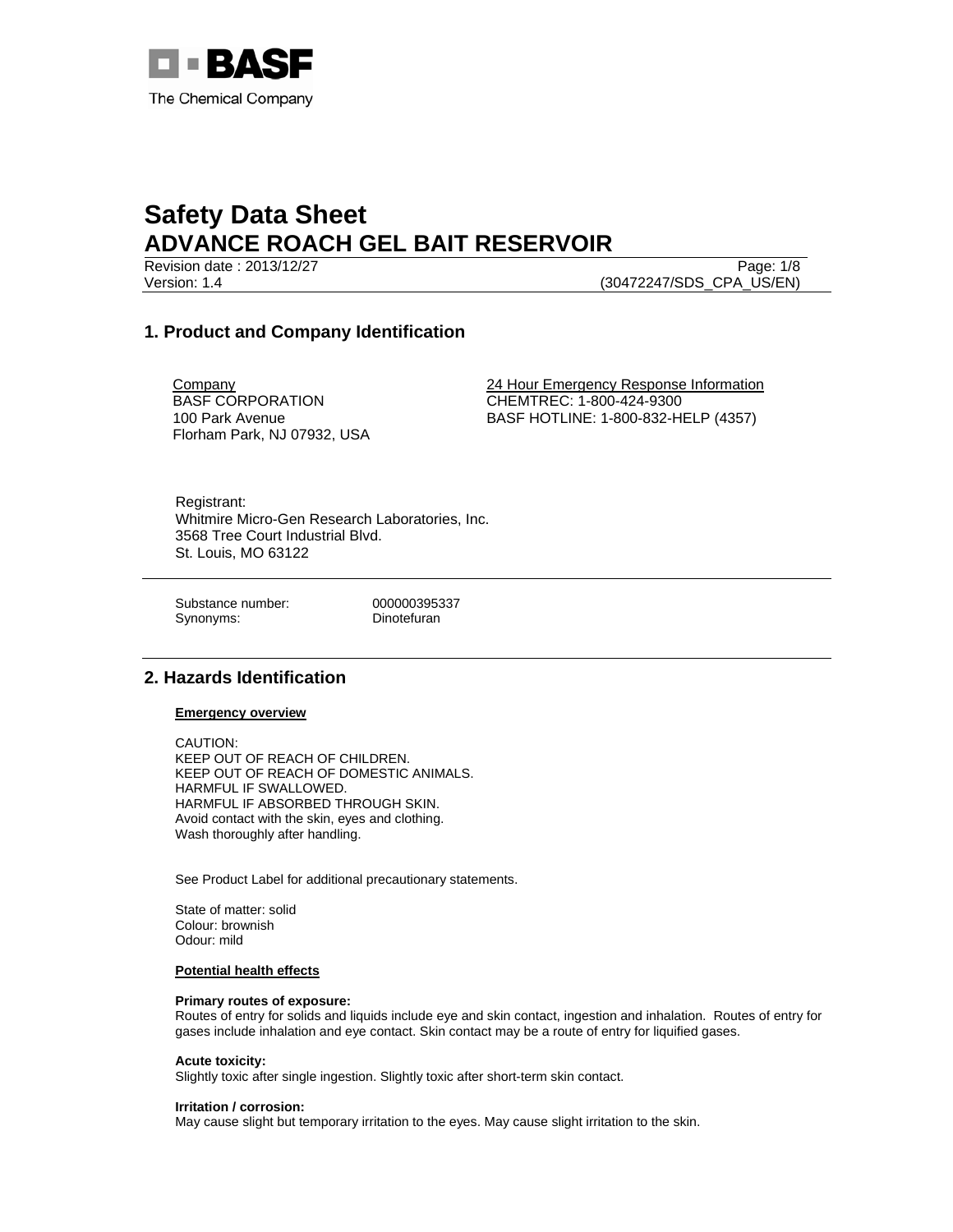Revision date : 2013/12/27 Page: 2/8

Version: 1.4 (30472247/SDS\_CPA\_US/EN)

#### **Sensitization:**

Skin sensitizing effects were not observed in animal studies.

## **Potential environmental effects**

## **Aquatic toxicity:**

There is a high probability that the product is not acutely harmful to fish. There is a high probability that the product is not acutely harmful to aquatic invertebrates.

## **3. Composition / Information on Ingredients**

| <b>CAS Number</b> | Content (W/W) | <b>Chemical name</b>    |
|-------------------|---------------|-------------------------|
| 165252-70-0       | $0.5 \%$      | Dinotefuran             |
|                   | 99.5%         | Proprietary ingredients |

## **4. First-Aid Measures**

#### **General advice:**

First aid providers should wear personal protective equipment to prevent exposure. Remove contaminated clothing. Move person to fresh air. If person is not breathing, call 911 or ambulance, then give artificial respiration, preferably mouth-to-mouth if possible. Call a poison control center or physician for treatment advice. Have the product container or label with you when calling a poison control center or doctor or going for treatment.

#### **If inhaled:**

Remove the affected individual into fresh air and keep the person calm.

#### **If on skin:**

Rinse skin immediately with plenty of water for 15 - 20 minutes.

#### **If in eyes:**

Hold eyes open and rinse slowly and gently with water for 15 to 20 minutes. Remove contact lenses, if present, after first 5 minutes, then continue rinsing.

#### **If swallowed:**

Never induce vomiting or give anything by mouth if the victim is unconscious or having convulsions. Do not induce vomiting. Have person sip a glass of water if able to swallow.

## **5. Fire-Fighting Measures**

Flash point: not applicable

## **Suitable extinguishing media:**

dry powder, carbon dioxide, water spray

#### **Hazards during fire-fighting:**

carbon monoxide, carbon dioxide, nitrogen dioxide, nitrogen oxide, If product is heated above decomposition temperature, toxic vapours will be released. The substances/groups of substances mentioned can be released in case of fire.

#### **Protective equipment for fire-fighting:**

Firefighters should be equipped with self-contained breathing apparatus and turn-out gear.

Lower explosion limit: For solids not relevant for classification and labelling. Upper explosion limit: For solids not relevant for classification and labelling.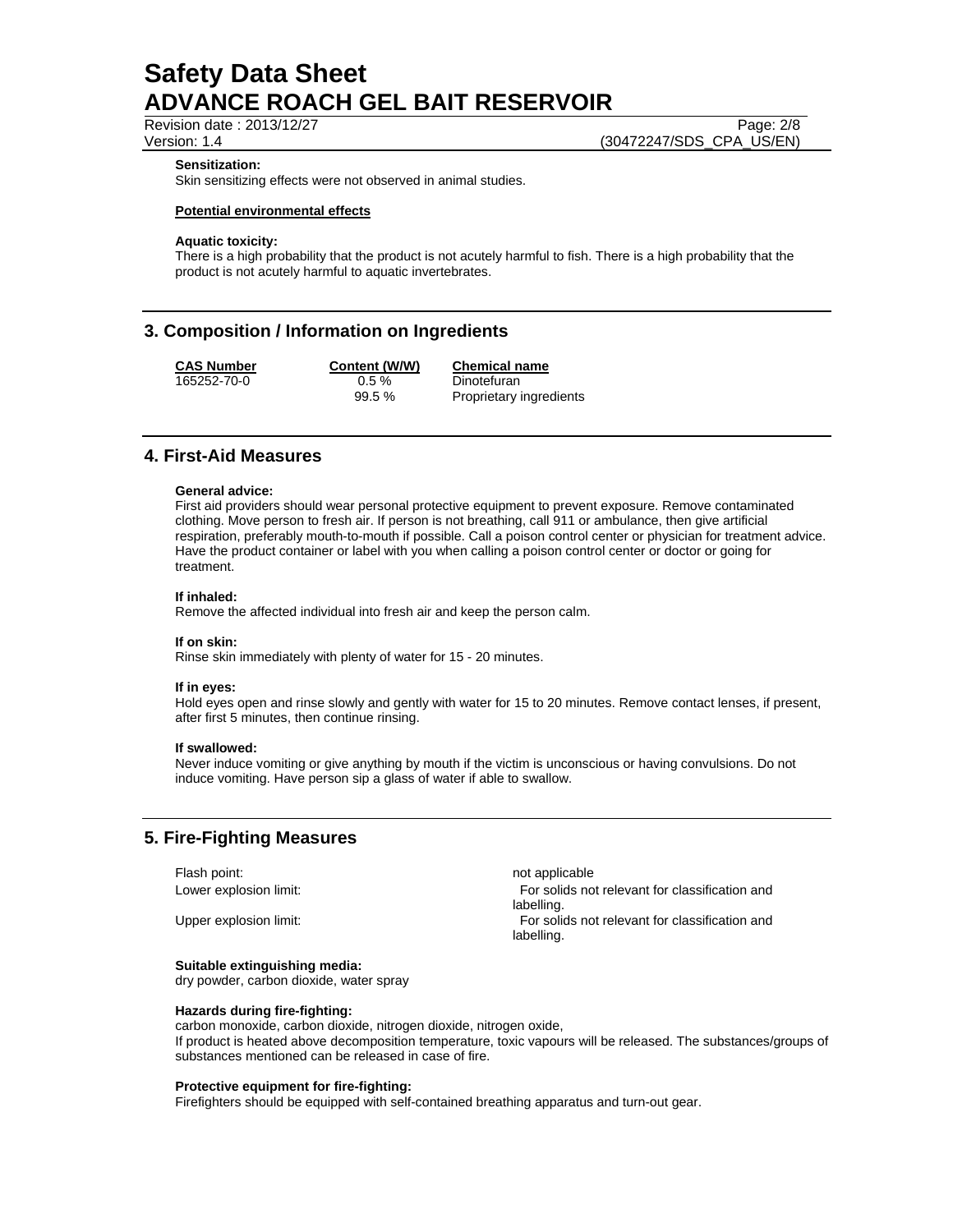Revision date : 2013/12/27 Page: 3/8

Version: 1.4 (30472247/SDS\_CPA\_US/EN)

#### **Further information:**

Evacuate area of all unnecessary personnel. Contain contaminated water/firefighting water. Do not allow to enter drains or waterways.

## **6. Accidental release measures**

#### **Personal precautions:**

Take appropriate protective measures. Clear area. Shut off source of leak only under safe conditions. Extinguish sources of ignition nearby and downwind. Ensure adequate ventilation. Wear suitable personal protective clothing and equipment.

#### **Environmental precautions:**

Do not discharge into the subsoil/soil. Do not discharge into drains/surface waters/groundwater. Contain contaminated water/firefighting water. A spill of or in excess of the reportable quantity requires notification to state, local and national emergency authorities. This product is not regulated by CERCLA ('Superfund').

### **Cleanup:**

Dike spillage. Sweep/shovel up. Avoid raising dust. Use wet cleaning methods when applicable. Place into suitable containers for reuse or disposal in a licensed facility. Spilled substance/product should be recovered and applied according to label rates whenever possible. If application of spilled substance/product is not possible, then spills should be contained, solidified, and placed in suitable containers for disposal. After decontamination, spill area can be washed with water. Collect wash water for approved disposal.

# **7. Handling and Storage**

### **Handling**

#### **General advice:**

RECOMMENDATIONS ARE FOR MANUFACTURING, COMMERCIAL BLENDING, AND PACKAGING WORKERS. PESTICIDE APPLICATORS & WORKERS must refer to the Product Label and Directions for Use attached to the product. Provide good ventilation of working area (local exhaust ventilation if necessary). Keep away from sources of ignition - No smoking. Keep container tightly sealed. Protect against heat. Handle and open container with care. Do not open until ready to use. Once container is opened, content should be used as soon as possible. Provide means for controlling leaks and spills. Follow label warnings even after container is emptied. The substance/ product may be handled only by appropriately trained personnel. Avoid all direct contact with the substance/product. Avoid contact with the skin, eyes and clothing. Avoid inhalation of dusts/mists/vapours. Wear suitable personal protective clothing and equipment.

#### **Protection against fire and explosion:**

The relevant fire protection measures should be noted. Fire extinguishers should be kept handy. Avoid all sources of ignition: heat, sparks, open flame. Avoid extreme heat. Ground all transfer equipment properly to prevent electrostatic discharge. Electrostatic discharge may cause ignition.

## **Storage**

#### **General advice:**

Keep only in the original container in a cool, dry, well-ventilated place away from ignition sources, heat or flame. Protect containers from physical damage. Protect against contamination. The authority permits and storage regulations must be observed.

## **Storage incompatibility:**

General advice: Segregate from incompatible substances. Segregate from foods and animal feeds. Segregate from textiles and similar materials.

#### **Storage stability:**

 May be kept indefinitely if stored properly. If an expiry date is mentioned on the packaging/label this takes priority over the statements on storage duration in this safety data sheet.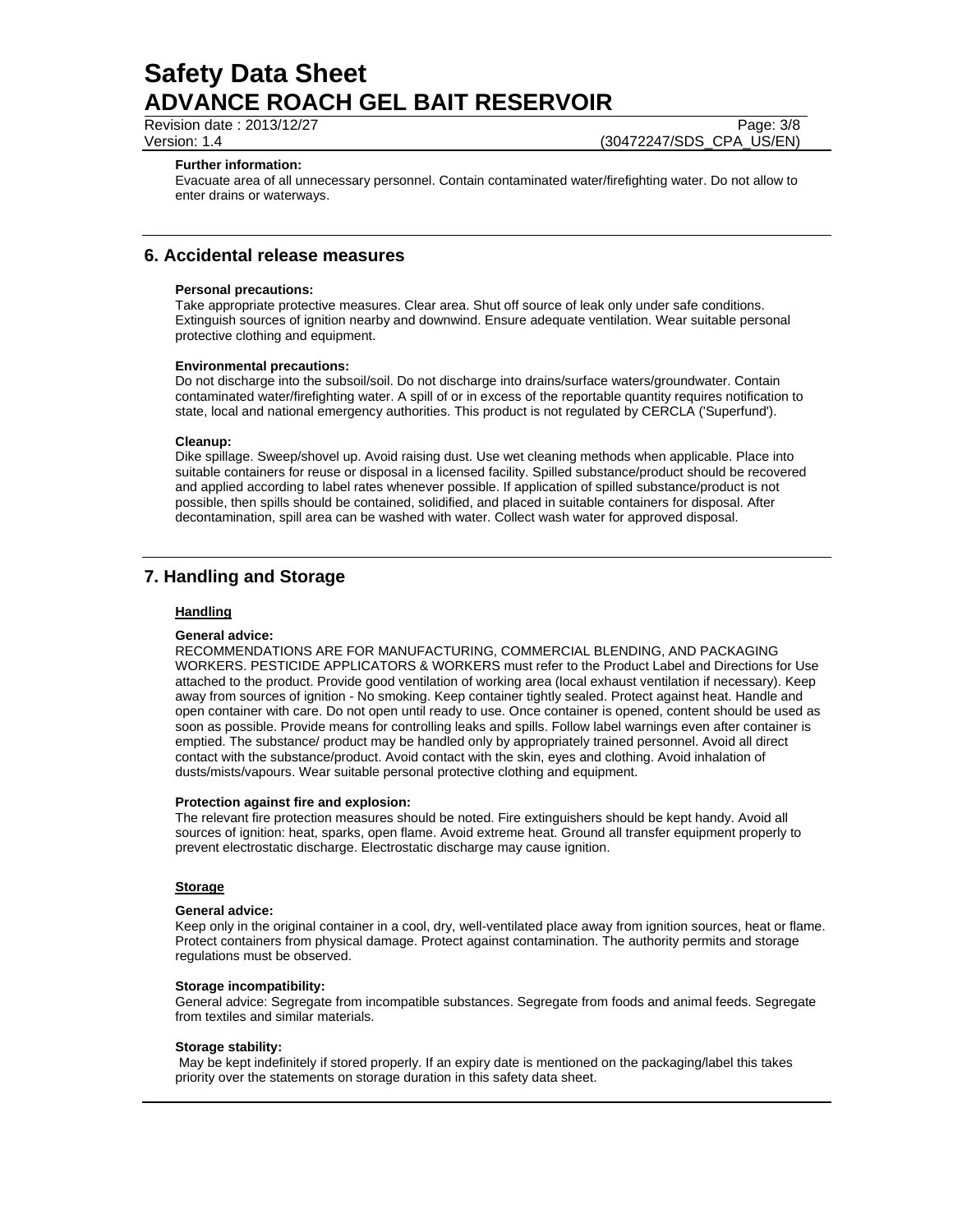Revision date : 2013/12/27 Page: 4/8

Version: 1.4 (30472247/SDS\_CPA\_US/EN)

## **8. Exposure Controls and Personal Protection**

**Users of a pesticidal product should refer to the product label for personal protective equipment requirements.** 

## **Advice on system design:**

Whenever possible, engineering controls should be used to minimize the need for personal protective equipment.

#### **Personal protective equipment**

## **RECOMMENDATIONS FOR MANUFACTURING, COMMERCIAL BLENDING, AND PACKAGING WORKERS:**

#### **Respiratory protection:**

Wear respiratory protection if ventilation is inadequate. Wear a NIOSH-certified (or equivalent) organic vapour/particulate respirator. For situations where the airborne concentrations may exceed the level for which an air purifying respirator is effective, or where the levels are unknown or Immediately Dangerous to Life or Health (IDLH), use NIOSH-certified full facepiece pressure demand self-contained breathing apparatus (SCBA) or a full facepiece pressure demand supplied-air respirator (SAR) with escape provisions.

#### **Hand protection:**

Chemical resistant protective gloves, Protective glove selection must be based on the user's assessment of the workplace hazards.

#### **Eye protection:**

Safety glasses with side-shields. Tightly fitting safety goggles (chemical goggles). Wear face shield if splashing hazard exists.

## **Body protection:**

Body protection must be chosen depending on activity and possible exposure, e.g. head protection, apron, protective boots, chemical-protection suit.

## **General safety and hygiene measures:**

RECOMMENDATIONS FOR MANUFACTURING, COMMERCIAL BLENDING, AND PACKAGING WORKERS Wear long sleeved work shirt and long work pants in addition to other stated personal protective equipment. Work place should be equipped with a shower and an eye wash. Handle in accordance with good industrial hygiene and safety practice. Personal protective equipment should be decontaminated prior to reuse. Gloves must be inspected regularly and prior to each use. Replace if necessary (e.g. pinhole leaks). Take off immediately all contaminated clothing. Store work clothing separately. Hands and/or face should be washed before breaks and at the end of the shift. No eating, drinking, smoking or tobacco use at the place of work. Keep away from food, drink and animal feeding stuffs.

# **9. Physical and Chemical Properties**

| Form:                | gel, viscous    |                                     |
|----------------------|-----------------|-------------------------------------|
| Odour:               | mild            |                                     |
| Colour:              | brownish        |                                     |
| pH value:            | approx. 6.4     | (22.8 °C)                           |
| Freezing point:      | 0 °C            | Information applies to the solvent. |
| Boiling point:       | 100 °C          | Information applies to the solvent. |
| Density:             | $1.20$ g/cm $3$ | (20 °C)                             |
| Vapour density:      |                 | not determined                      |
| Viscosity, dynamic:  | 124,500 mPa.s   | $23^{\circ}$ C)                     |
| Solubility in water: |                 | slightly soluble                    |

# **10. Stability and Reactivity**

**Conditions to avoid:**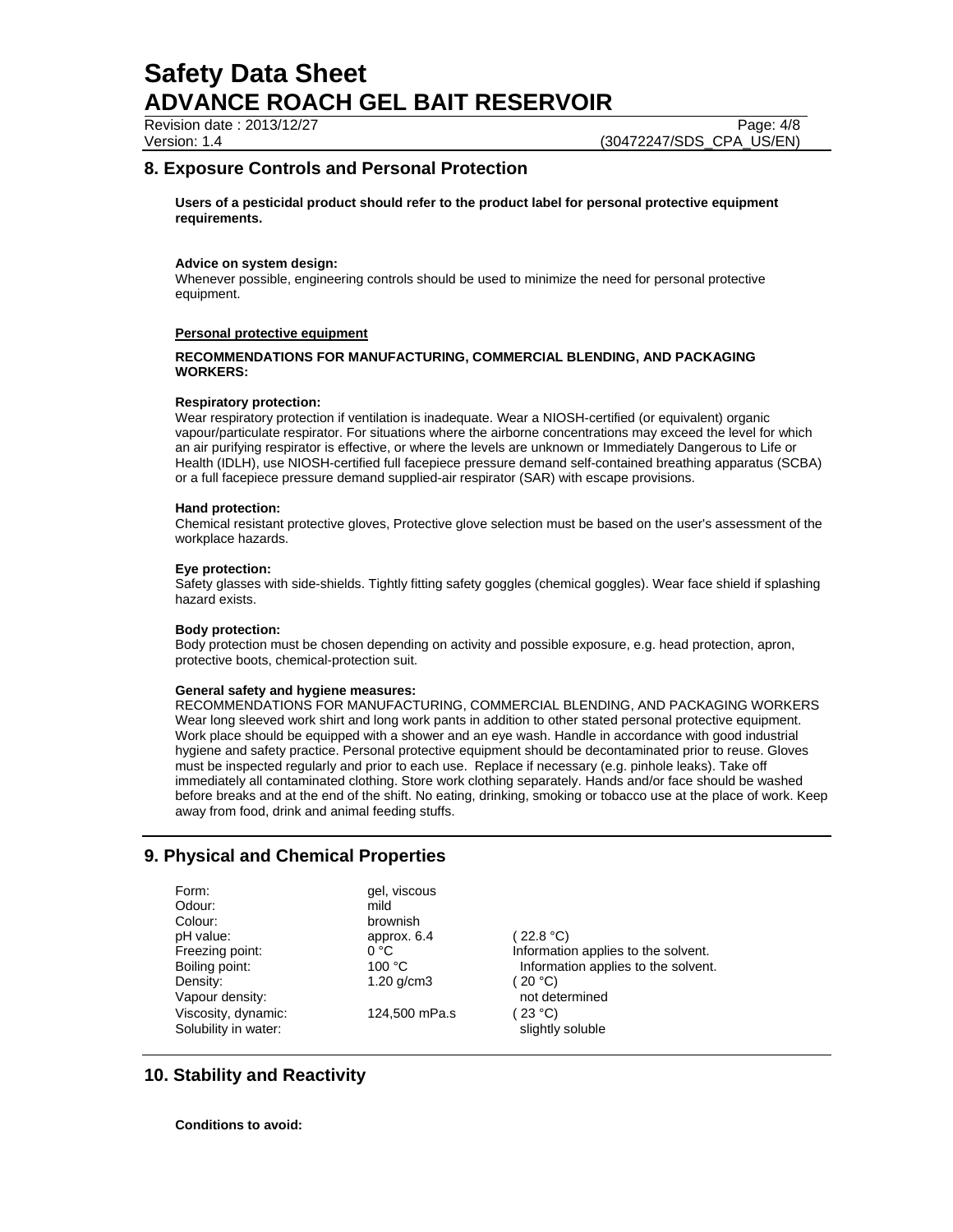Revision date : 2013/12/27 Page: 5/8

Version: 1.4 (30472247/SDS\_CPA\_US/EN)

Avoid all sources of ignition: heat, sparks, open flame. Avoid prolonged storage. Avoid electro-static discharge. Avoid contamination. Avoid prolonged exposure to extreme heat. Avoid extreme temperatures.

**Substances to avoid:**

organic acids

#### **Hazardous reactions:**

The product is chemically stable.

### **Decomposition products:**

No hazardous decomposition products if stored and handled as prescribed/indicated., Prolonged thermal loading can result in products of degradation being given off.

#### **Thermal decomposition:**

Possible thermal decomposition products: carbon monoxide, carbon dioxide, nitrogen dioxide, nitrogen oxide Stable at ambient temperature. If product is heated above decomposition temperature toxic vapours may be released. To avoid thermal decomposition, do not overheat.

#### **Corrosion to metals:**

Corrosive effects to metal are not anticipated.

## **Oxidizing properties:**

not fire-propagating

# **11. Toxicological information**

#### **Acute toxicity**

**Oral:** Type of value: LD50 Species: rat Value: > 2,000 mg/kg

## **Inhalation:**

Not inhalable due to the physico-chemical properties of the product.

#### **Dermal:**

Type of value: LD50 Species: rat Value: > 2,000 mg/kg

## **Irritation / corrosion**

**Skin:**  Species: rabbit Result: Slightly irritating.

**Eye:** Species: rabbit Result: non-irritant

#### **Sensitization:**

Species: guinea pig Result: Non-sensitizing.

#### **Genetic toxicity**

*Information on: Dinotefuran Mutagenicity tests revealed no genotoxic potential.*  ----------------------------------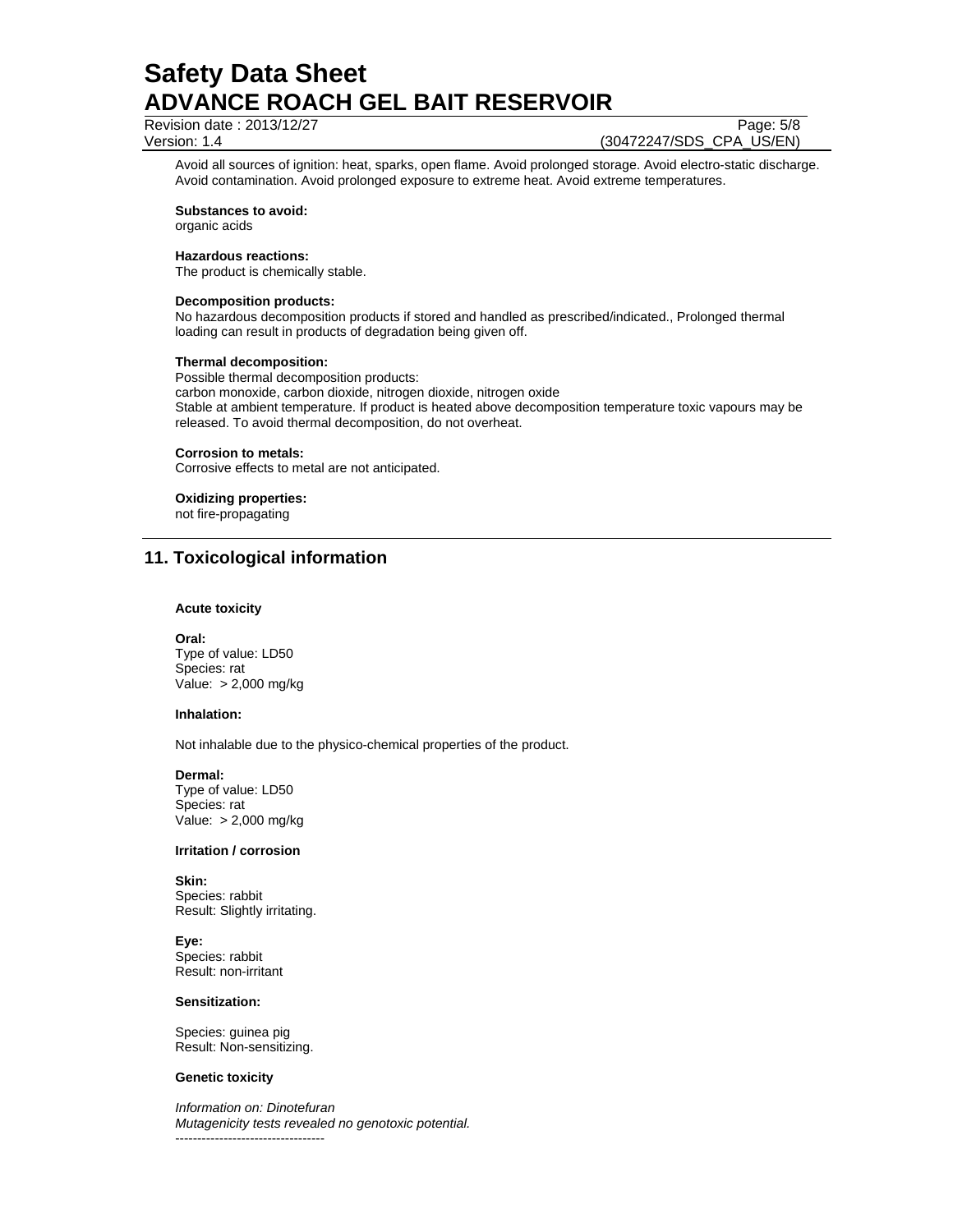Revision date : 2013/12/27 Page: 6/8

Version: 1.4 (30472247/SDS\_CPA\_US/EN)

## **Carcinogenicity**

*Information on: Dinotefuran In long-term studies in rats and mice in which the substance was given by feed, a carcinogenic effect was not observed.* 

----------------------------------

#### **Reproductive toxicity**

*Information on: Dinotefuran The results of animal studies gave no indication of a fertility impairing effect.*  ----------------------------------

#### **Development:**

*Information on: Dinotefuran No indications of a developmental toxic / teratogenic effect were seen in animal studies.*  ----------------------------------

# **12. Ecological Information**

#### **Fish**

*Information on: Dinotefuran Acute: Oncorhynchus mykiss/LC50 (96 h): > 100 mg/l Cyprinus carpio/LC50 (96 h): > 100 mg/l*  ----------------------------------

## **Aquatic invertebrates**

*Information on: Dinotefuran Acute: Daphnia magna/EC50 (48 h): > 1,000 mg/l shrimp/LC50 (96 h): 0.79 mg/l*  ----------------------------------

# **13. Disposal considerations**

## **Waste disposal of substance:**

Pesticide wastes are regulated. If pesticide wastes cannot be disposed of according to label instructions, contact the State Pesticide or Environmental Control Agency or the Hazardous Waste representative at the nearest EPA Regional Office for guidance.

#### **Container disposal:**

Rinse thoroughly at least three times (triple rinse) in accordance with EPA recommendations. Consult state or local disposal authorities for approved alternative procedures such as container recycling. Recommend crushing, puncturing or other means to prevent unauthorized use of used containers.

# **14. Transport Information**

**Land transport**  USDOT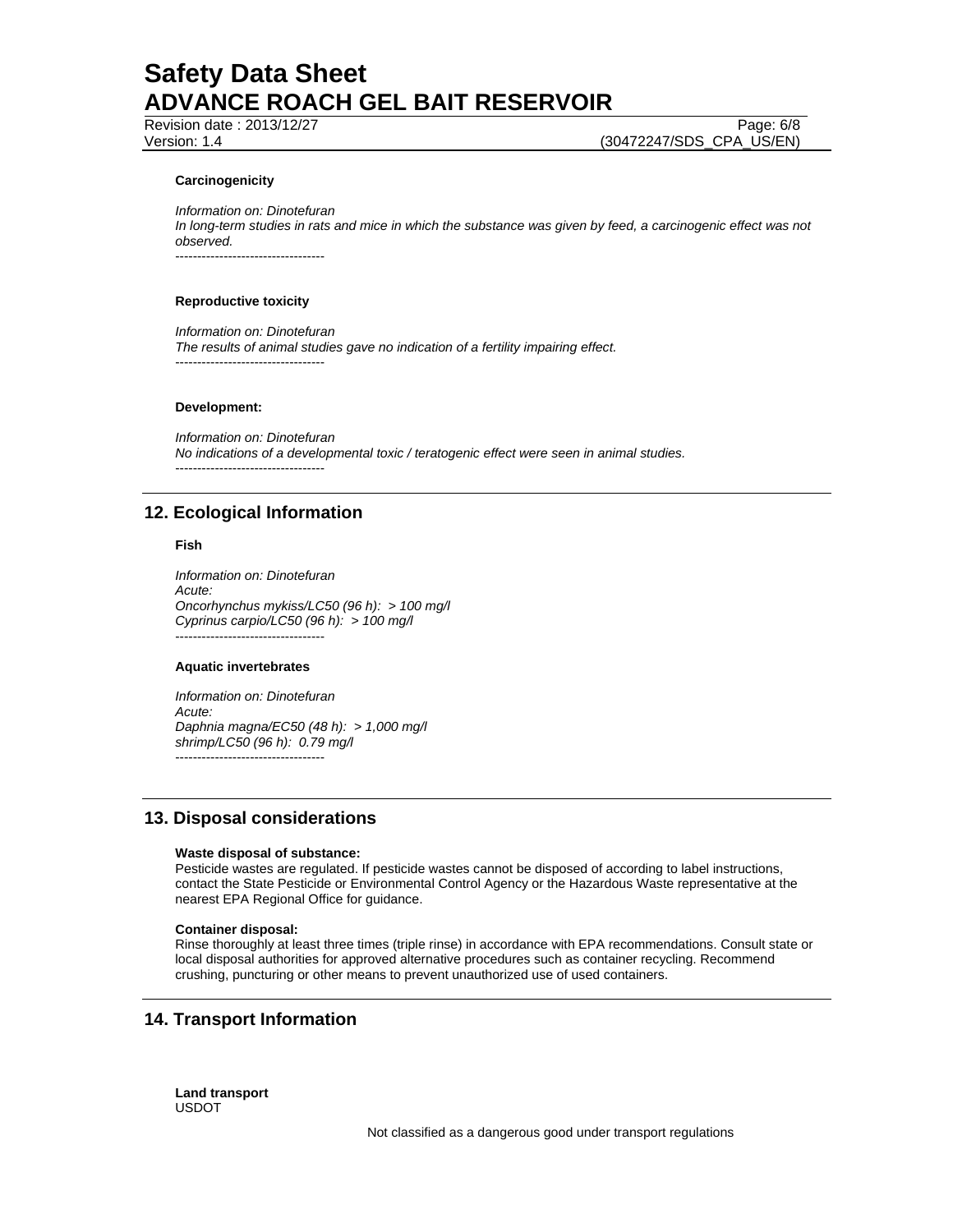Revision date : 2013/12/27 Page: 7/8

**Sea transport**  IMDG

Not classified as a dangerous good under transport regulations

**Air transport**  IATA/ICAO

Not classified as a dangerous good under transport regulations

# **15. Regulatory Information**

**Federal Regulations**

**Registration status:**  Chemical TSCA, US blocked / not listed Crop Protection TSCA, US released / exempt

**EPCRA 311/312 (Hazard categories):** Acute;

# **16. Other Information**

## **Refer to product label for EPA registration number.**

Recommended use: insecticide

**NFPA Hazard codes:**

Health : 1 Fire: 1 Reactivity: 1 Special:

We support worldwide Responsible Care® initiatives. We value the health and safety of our employees, customers, suppliers and neighbors, and the protection of the environment. Our commitment to Responsible Care is integral to conducting our business and operating our facilities in a safe and environmentally responsible fashion, supporting our customers and suppliers in ensuring the safe and environmentally sound handling of our products, and minimizing the impact of our operations on society and the environment during production, storage, transport, use and disposal of our products.

**SDS Prepared by:**  BASF NA Product Regulations

SDS Prepared on: 2013/12/27

IMPORTANT: WHILE THE DESCRIPTIONS, DESIGNS, DATA AND INFORMATION CONTAINED HEREIN ARE PRESENTED IN GOOD FAITH AND BELIEVED TO BE ACCURATE , IT IS PROVIDED FOR YOUR GUIDANCE ONLY. BECAUSE MANY FACTORS MAY AFFECT PROCESSING OR APPLICATION/USE, WE RECOMMEND THAT YOU MAKE TESTS TO DETERMINE THE SUITABILITY OF A PRODUCT FOR YOUR PARTICULAR PURPOSE PRIOR TO USE. NO WARRANTIES OF ANY KIND, EITHER EXPRESSED OR IMPLIED, INCLUDING WARRANTIES OF MERCHANTABILITY OR FITNESS FOR A PARTICULAR PURPOSE, ARE MADE REGARDING PRODUCTS DESCRIBED OR DESIGNS, DATA OR INFORMATION SET FORTH, OR THAT THE PRODUCTS, DESIGNS, DATA OR INFORMATION MAY BE USED WITHOUT INFRINGING THE INTELLECTUAL PROPERTY RIGHTS OF OTHERS. IN NO CASE SHALL THE DESCRIPTIONS, INFORMATION, DATA OR DESIGNS PROVIDED BE CONSIDERED A PART OF OUR